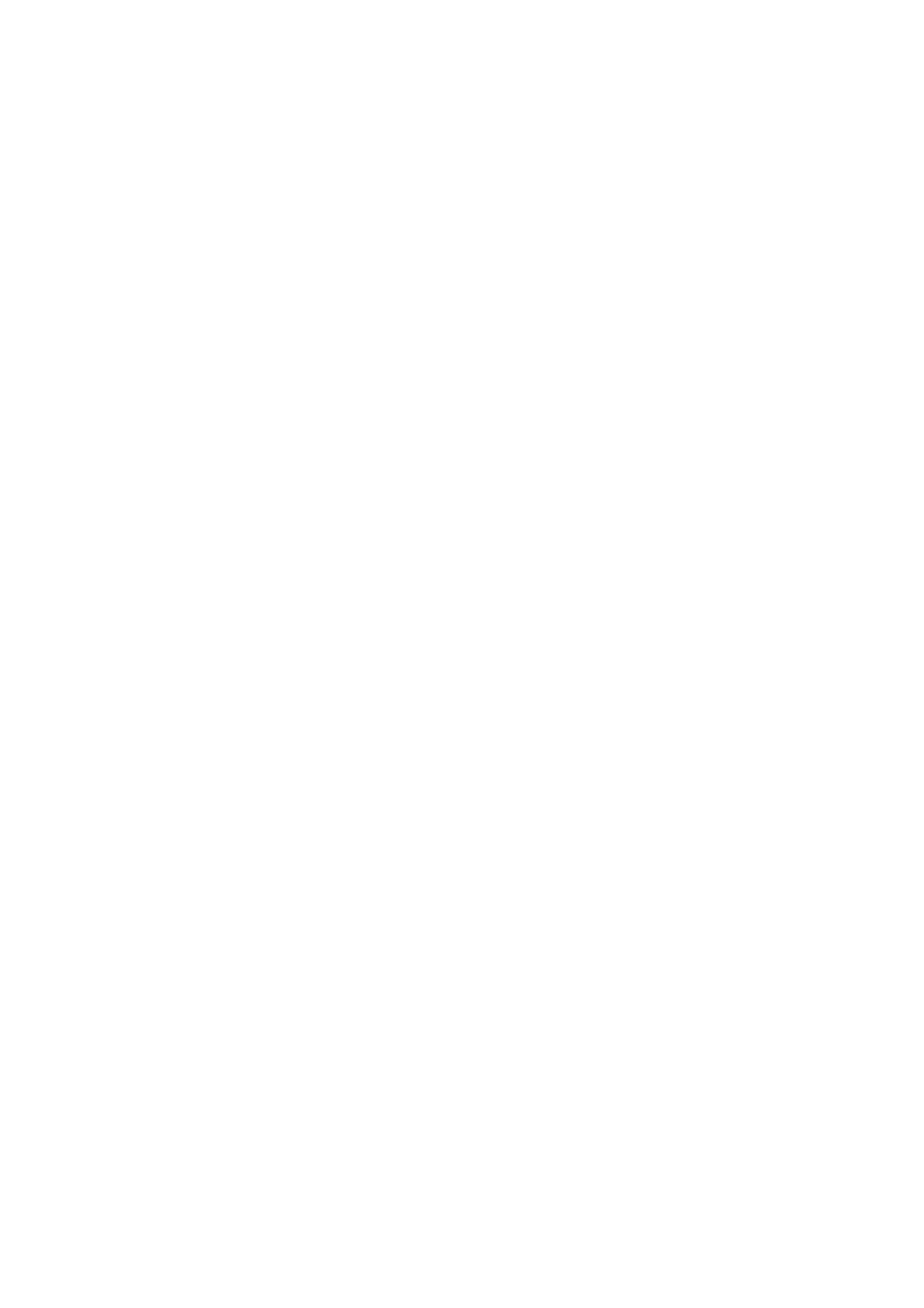### **COLLECTION OF VEGETATION DATA FROM HISTORICAL PORTION PLAN SURVEYS**

### **SOUTHERN CRA REGION**

### **State Forests of NSW**

A project undertaken for the Joint Commonwealth NSW Regional Forest Agreement Steering Committee as part of the NSW Comprehensive Regional Assessments project number NS 22/EH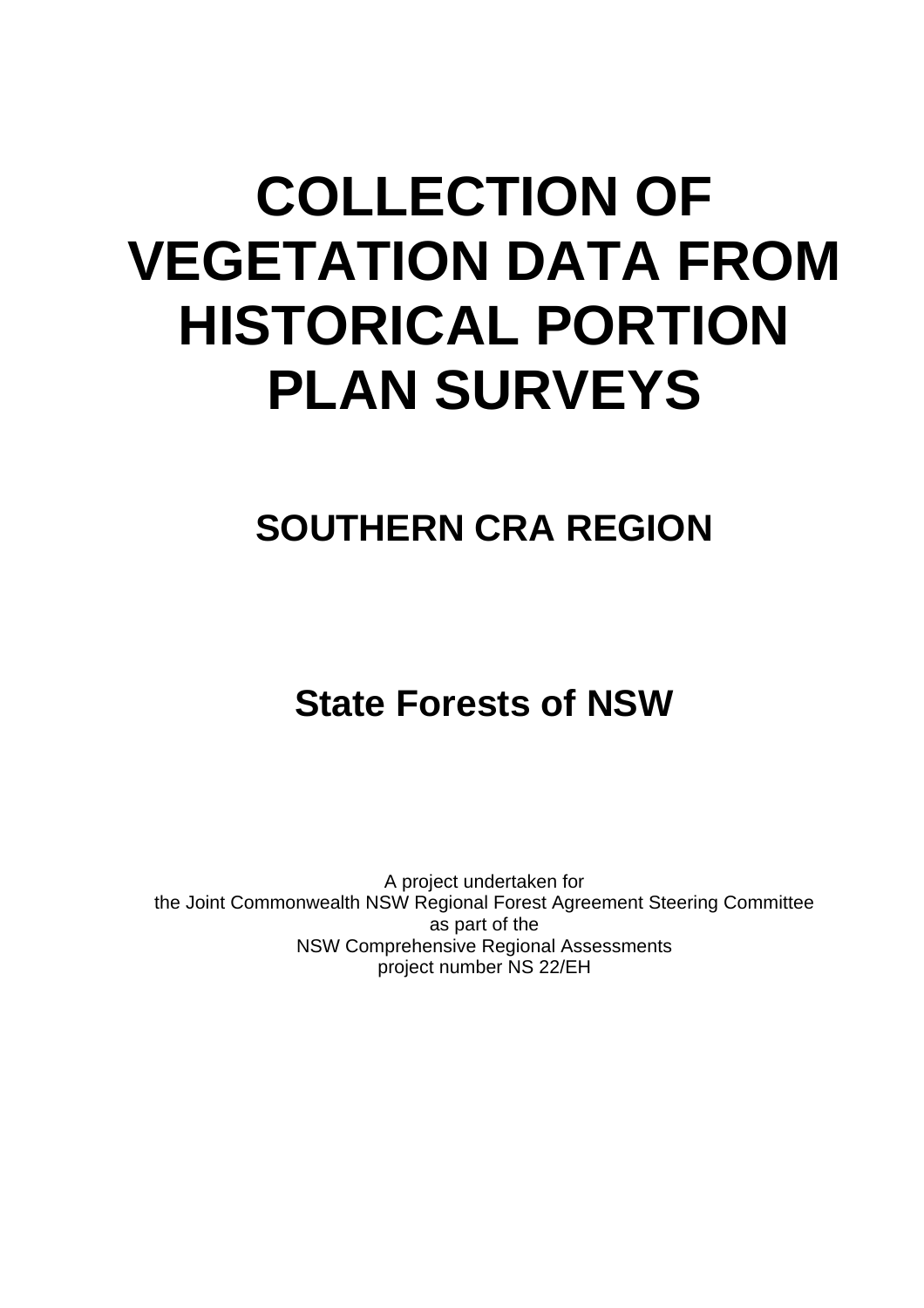#### **For more information and for information on access to data contact the:**

**Resource and Conservation Division, Department of Urban Affairs and Planning**

GPO Box 3927 SYDNEY NSW 2001

Phone: (02) 9228 3166 Fax: (02) 9228 4967

**Forests Taskforce, Department of the Prime Minister and Cabinet**

3-5 National Circuit BARTON ACT 2600

Phone**:** 1800 650 983 Fax: (02) 6271 5511

© Crown copyright October 1999 New South Wales Government Commonwealth Government

ISBN 1 74029 104 2

This project has been jointly funded by the New South Wales and Commonwealth Governments and managed through the Resource and Conservation Division, Department of Urban Affairs and Planning, and the Forests Taskforce, Department of the Prime Minister and Cabinet

The project has been overseen and the methodology has been developed through the Environment and Heritage Technical Committee which includes representatives from the New South Wales and Commonwealth Governments and stakeholder groups.

#### **Disclaimer**

While every reasonable effort has been made to ensure that this document is correct at the time of printing, the State of New South Wales, its agents and employees, and the Commonwealth of Australia, its agents and employees, do not assume any responsibility and shall have no liability, consequential or otherwise, of any kind, arising from the use of or reliance on any of the information contained in this document.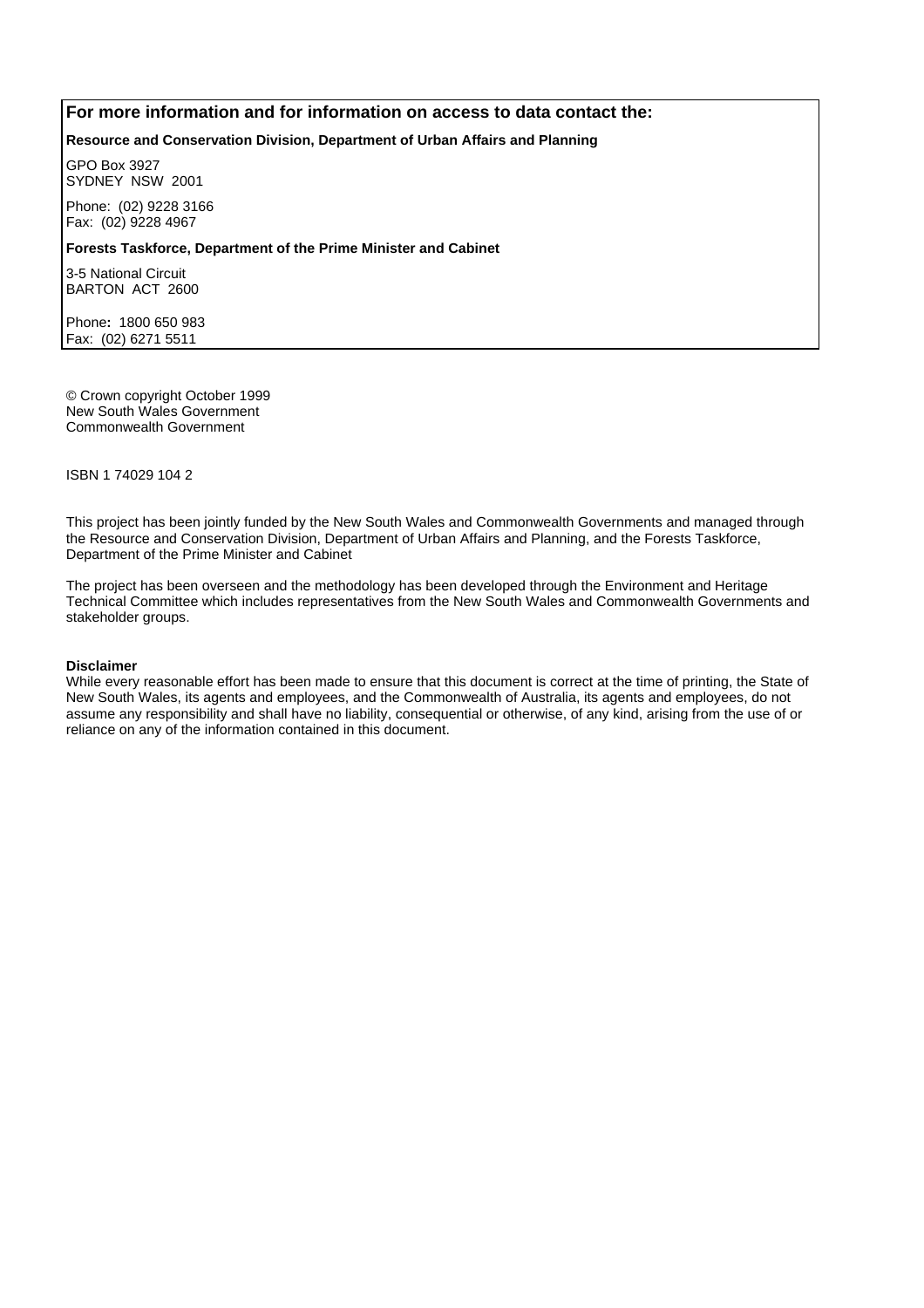## **CONTENTS**

| 1.    | <b>INTRODUCTION</b>             | 1 |
|-------|---------------------------------|---|
| 1.1   | Objectives                      | 1 |
| 1.2   | Background                      | 1 |
| 1.3   | Scope of the project            | 2 |
| 1.4   | Project co-ordination           | 2 |
| 2.    | <b>METHODOLOGY AND RESULTS</b>  | 3 |
| 2.1   | Methodology                     | 3 |
| 2.1.1 | Sampling methodology            | 3 |
| 2.1.2 | Data collection                 | 3 |
| 2.2   | Results                         | 4 |
| 3.    | <b>LIMITATIONS</b>              |   |
| 3.1   | Limitations                     |   |
| 3.1.1 | Map grid references for corners | 7 |
| 3.1.2 | Tree type                       | 7 |
| 3.1.3 | Vegetation type                 |   |
|       | <b>REFERENCES</b>               | 9 |

#### **TABLES**

2a List of Parishes Sampled in Southern CRA Region

#### **FIGURES**

2a Distribution of Selected Parishes in the Southern CRA Region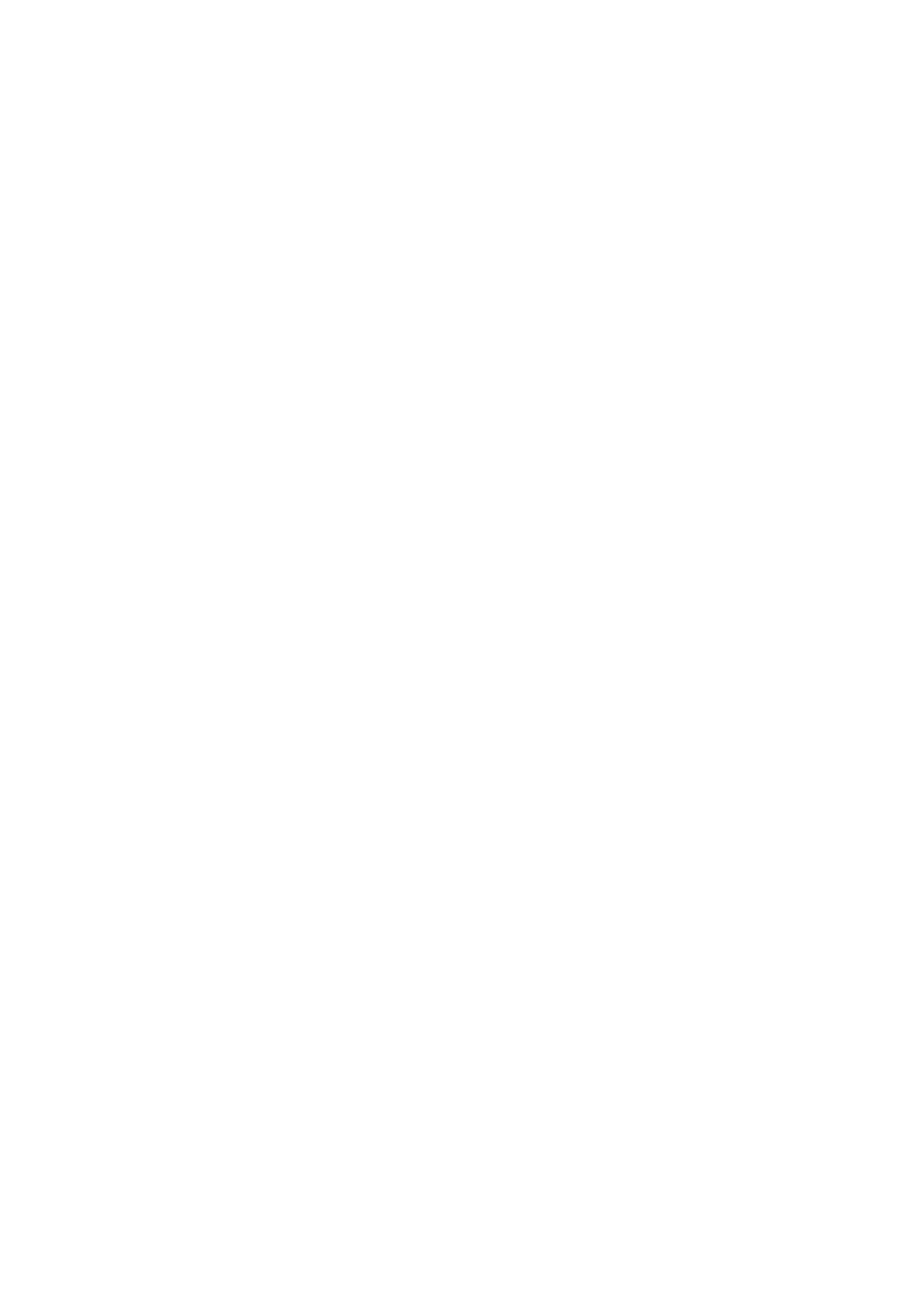# PROJECT SUMMARY

This report describes a project undertaken as part of the comprehensive regional assessments of forests in New South Wales. The comprehensive regional assessments (CRAs) provide the scientific basis on which the State and Commonwealth Governments will sign regional forest agreements (RFAs) for major forest areas of New South Wales. These agreements will determine the future of these forests, providing a balance between conservation and ecologically sustainable use of forest resources.

#### **Project objective/s**

This project was undertaken to collect historical information on vegetation cover from a representative sample of original portion plans within parishes in the Southern CRA region.

#### **Methods**

Locations (in terms of easting and northing) of tree types from each corner of each portion were collected and entered into an MSAccess database. In addition to this information, the date the survey was carried out and general vegetation information was also recorded.

#### **Key results and products**

The project produced a database consisting of vegetation data from 990 portions within a representative sample of 100 parishes across the Southern CRA region of NSW. The data was provided for use in the CRA vegetation mapping project which will use this information to assist in estimating the pre-1750 extent of vegetation types/forest ecosystems.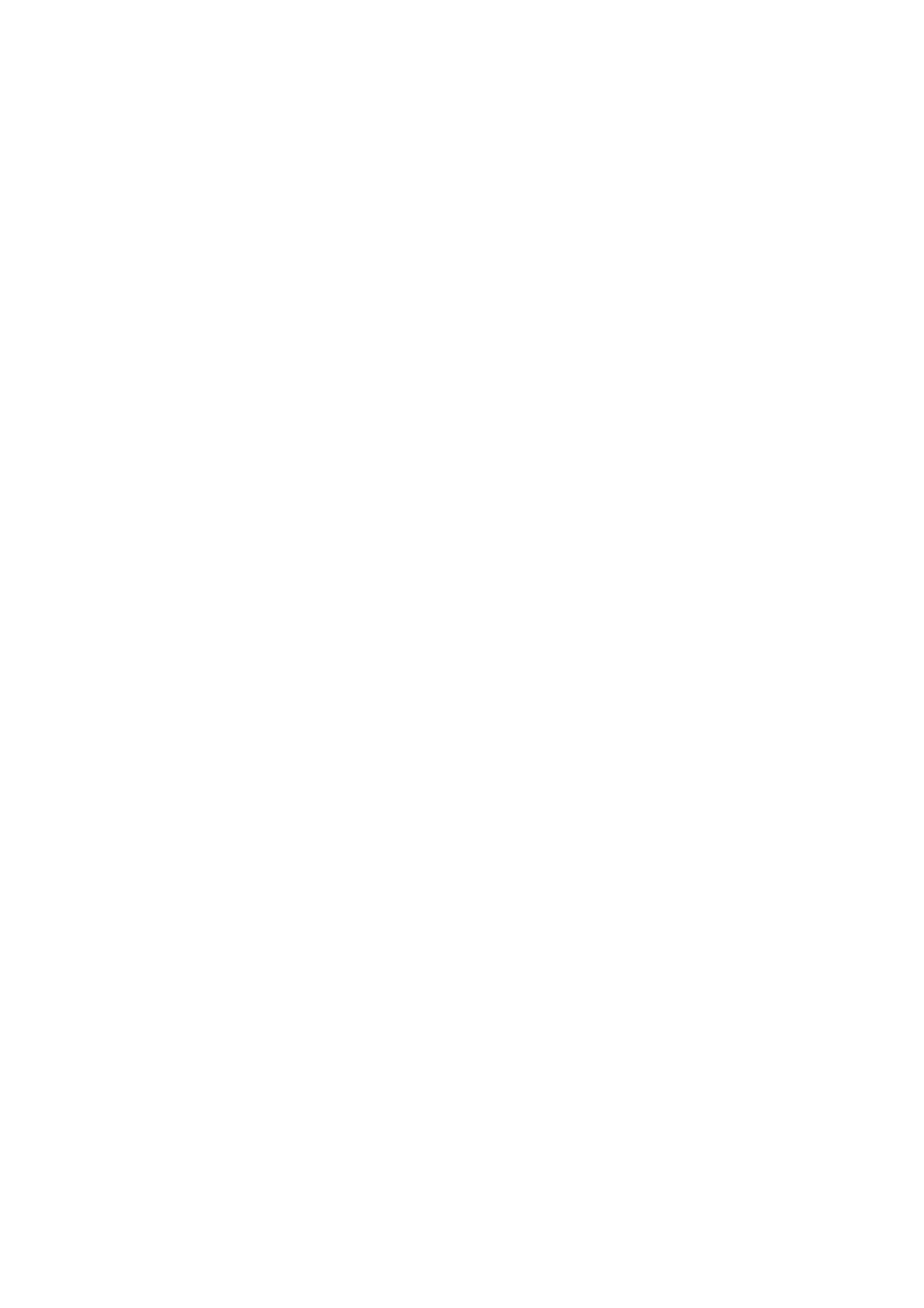## 1.INTRODUCTION

#### **1.1 OBJECTIVES**

The specific objectives of this project were to:

- (i) collect historical information on vegetation cover from a sample of original portion plans within parishes in the southern CRA region which support the mapping of pre-1750 vegetation on cleared lands within the Region;
- (ii) relate this information to grid references so that other projects can apply the data spatially to other vegetation and environmental data; and
- (iii) produce a report documenting methods, results and limitations.

#### **1.2 BACKGROUND**

Given that forest ecosystem biodiversity is reflected primarily in its vegetation complexity, the pre-1750 data layer is an important base data layer for the design of forest ecosystem reserves. For the purposes of vegetation reservation and other dependent layers such as fauna habitat, it is critical that this layer be as accurate as possible and the accuracy of the data be known.

The potential to use historical data to refine the pre-1750 vegetation map was investigated. A case study was conducted by two consultant historians, M. Ryan and B. J. Stubbs, for the National Parks and Wildlife Service of NSW (NPWS) over an area comprising seven parishes in the County of Richmond (see final report June 1996). An historical overview of the sequence of land use in this area, and a discussion of the effects of various land uses on the original vegetation of the area were presented. A detailed examination of two parishes (Bungawalbin and Tatham) within the case study area was made. Based on the reasoned premise that vegetation disturbance prior to free selection was relatively insignificant, maps showing the original distribution of vegetation in these two parishes were compiled from portion plans prepared in connection with the conditional purchase of land under the *Crown Lands Alienation Act, 1861*.

This study concluded that "where the destruction of the vegetation has been complete, the historical record, and in particular the conditional purchase plans, is indispensable in reconstructing the pre-settlement pattern of vegetation. Even in less severely modified areas, where existing thinned vegetation or minimally disturbed remnants of the original forest can be used to infer the original pattern across a wider area, the historical record is a valuable reference."

Another study was done by DN Jeans of the Sydney University Geography Department, over the Big Scrub area of the Richmond River valley (Jeans 1991). Using portion plans and mapping the vegetation formations systematically across the various parishes, a map of the pre-alienation vegetation of the Big Scrub was reconstructed. Jeans (1991) found that surveyors, operating at different times and at intervals of some years, showed formation boundaries with few discrepancies from portion to portion, suggesting that the work was done conscientiously. He concluded that the surveying archives of the Lands Department can provide the basis for the mapping of pre-alienation vegetation, although the information is limited botanically to a description of formation, as relatively few species are named.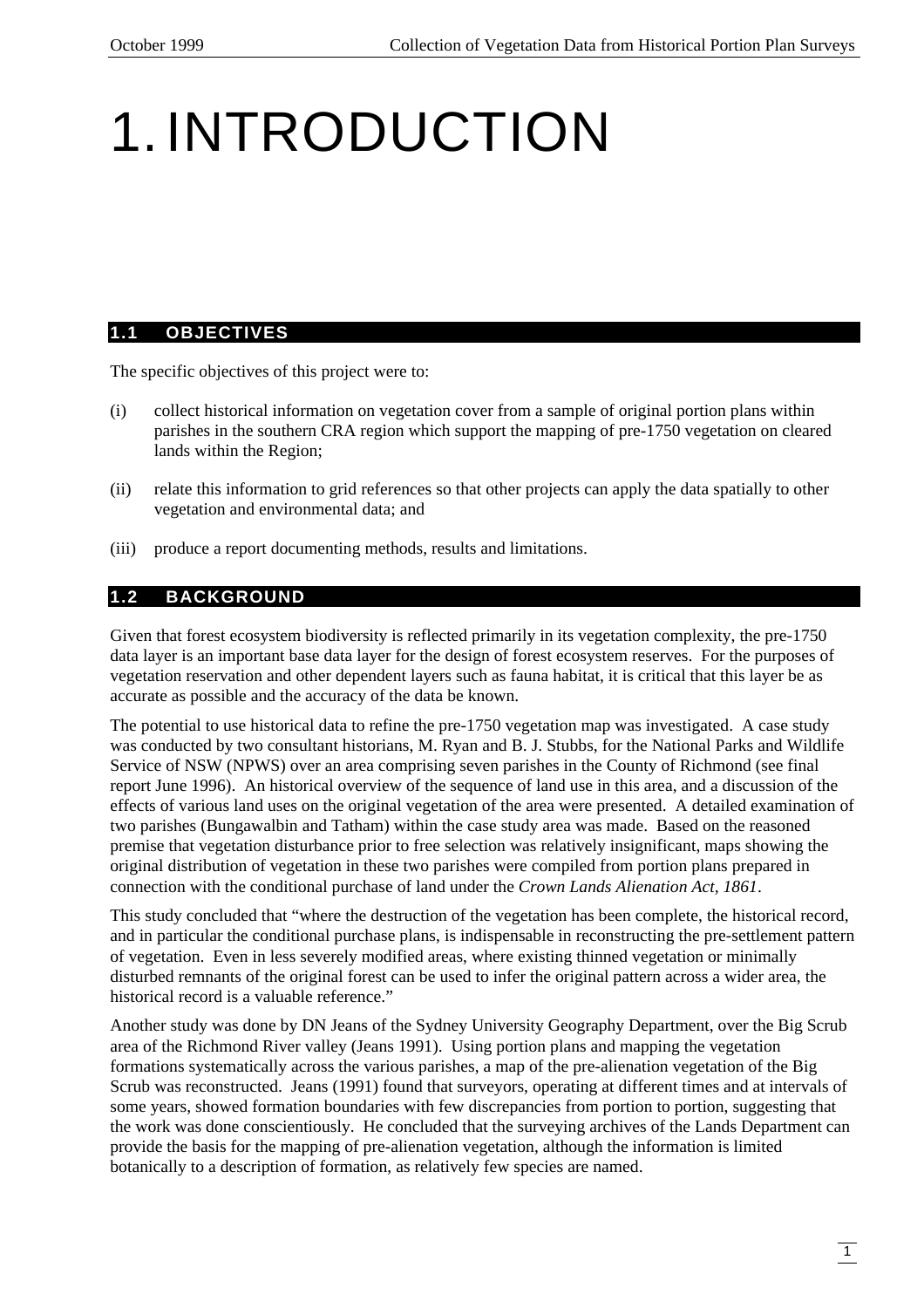The Environment and Heritage Technical Committee (EHTC) believed that historical studies would aid in deriving and refining the pre-1750 vegetation layer. NPWS confirmed, on the basis of the Ryan and Stubbs report, that historical studies will be a useful tool to derive the pre-1750 vegetation layer, in combination with modelling techniques (S. Ferrier, pers comm). For the Upper North East (UNE) and Lower North East (LNE) CRA regions, historical portion plan information was successfully used to refine the pre-1750 vegetation mapping.

In the Southern CRA region, mapping of pre-1750 and extant vegetation will be determined by modelling across all tenures. Floristic site data (plot data) will be analysed to produce forest vegetation classes. The forest vegetation will be modelled by using geographic and environmental information to extrapolate the site data over the landscape. Aerial Photography Interpretation (API) floristic mapping and plot data which recorded only canopy species will be used where possible to improve the spatial accuracy of the model. Improvement and verification of spatial accuracy of modelled vegetation in cleared areas is dependent upon observation and measurements of remnant vegetation. Information collected from the historical portion plans will significantly supplement the information available for cleared areas. Both classification and mapping will be carried out in two steps to allow iterative improvements to be made to the vegetation type model.

#### **1.3 SCOPE OF THE PROJECT**

NPWS, in its estimation of the pre-1750 vegetation, concluded that the approach adopted by Ryan and Stubbs (1996) had merit and should be considered for use in future conservation planning work. However, NPWS recommended that any such application of these techniques, such as for the proposed CRAs, be preceded by further testing and refinement. This project provides information that will improve the prediction of pre-1750 vegetation distribution in the Southern CRA region.

It was not feasible in the CRA timeframes or within the EHTC technical framework budget to gather historical information from the entire Southern CRA region. It was recognised that historical data should, therefore, be used in areas where the pre-1750 vegetation map had the lowest level of confidence, namely over extensively cleared land on the coastal plain and tablelands.

This project was limited to data collation only. The data outputs will be used by the CRA vegetation mapping project for interpretation and analysis of extensively cleared lands within the Southern CRA Region. The data will be used alongside other floristic data sources to inform on the classified vegetation groups which existed on cleared land.

#### **1.4 PROJECT CO-ORDINATION**

The data was collated by State Forests of NSW (SFNSW) personnel at the Department of Lands and Water Conservation (DLWC) office in Bridge St, Sydney City.

The following section describes the methodology adopted for the project and the results.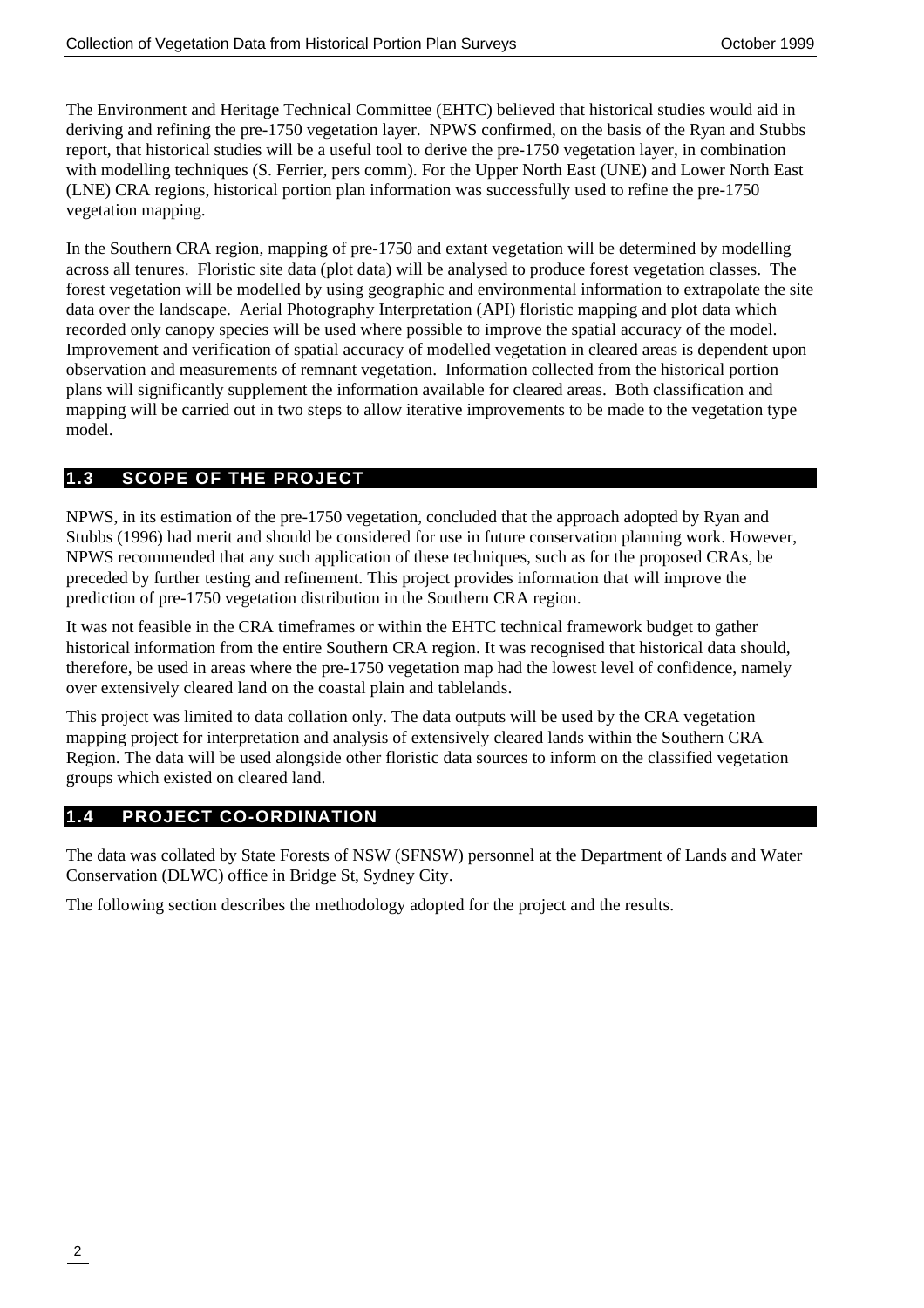### 2.METHODOLOGY AND RESULTS

#### **2.1 METHODOLOGY**

#### **2.1.1 Sampling methodology**

A subset of parishes were selected from those occurring within the region, to provide a representative sample both geographically and environmentally (in terms of climate, terrain and soils). The exact number of parishes to be selected, and the number of portions to be sampled within each parish, was determined in the initial planning phase of the project. It was decided that ten portions should be selected randomly from each of 100 representative parishes across the Southern CRA region. Given the project's strong link with the vegetation mapping project, the sampling methodology was determined through a joint planning exercise between SFNSW and NPWS.

Maps of existing vegetation cover across all tenures were derived from the Eastern Bushlands database information. These maps were used initially to determine which parishes were suitable for detailed study on the basis of current vegetation coverage. The Southern CRA region differed slightly to that in the UNE and LNE CRA regions due to the availability of a pre-1750 grasslands layer. As a result this layer combined with the parish boundary layer and the Eastern Bushlands database layer were used to discard any parishes with pre-1750 grasslands from the selection process. Once pre-1750 grasslands were removed, the selection was carried out using systematic random sampling.

After removing the parishes with 50% or more pre-1750 grassland, parishes in the region were listed from those with 0% vegetation over the entire parish to those with 100% vegetation. Every fourth parish in the region was mapped to determine how representative the selection was. The selection of parishes continued until agreement was reached between NPWS and SFNSW that the selection was representative both geographically and environmentally (in terms of climate, terrain, and soils), with preference given to those parishes in which a relatively large proportion of native vegetation has been cleared. One hundred and thirty parishes were selected in total to allow for parishes which had a lack of information to be disregarded and another parish selected.

A random sample of portions was chosen from within each selected parish. Portion numbers for plans that were unavailable or plans that had inadequate vegetation detail were discarded. On completion of the project, 990 portions were collected from 100 parishes within the Southern CRA region.

#### **2.1.2 Data collection**

The portion plans for each of the selected portions were used to extract, and enter into a database (in an MSAccess format), the general vegetation type and specific tree type associated with each surveyed corner of the portion. Australian Map Grid coordinates for each of these corner points (ie corner tree positions) were recorded from 1:25 000 topographic maps.

Information collected and recorded included:

• Parish name and county name;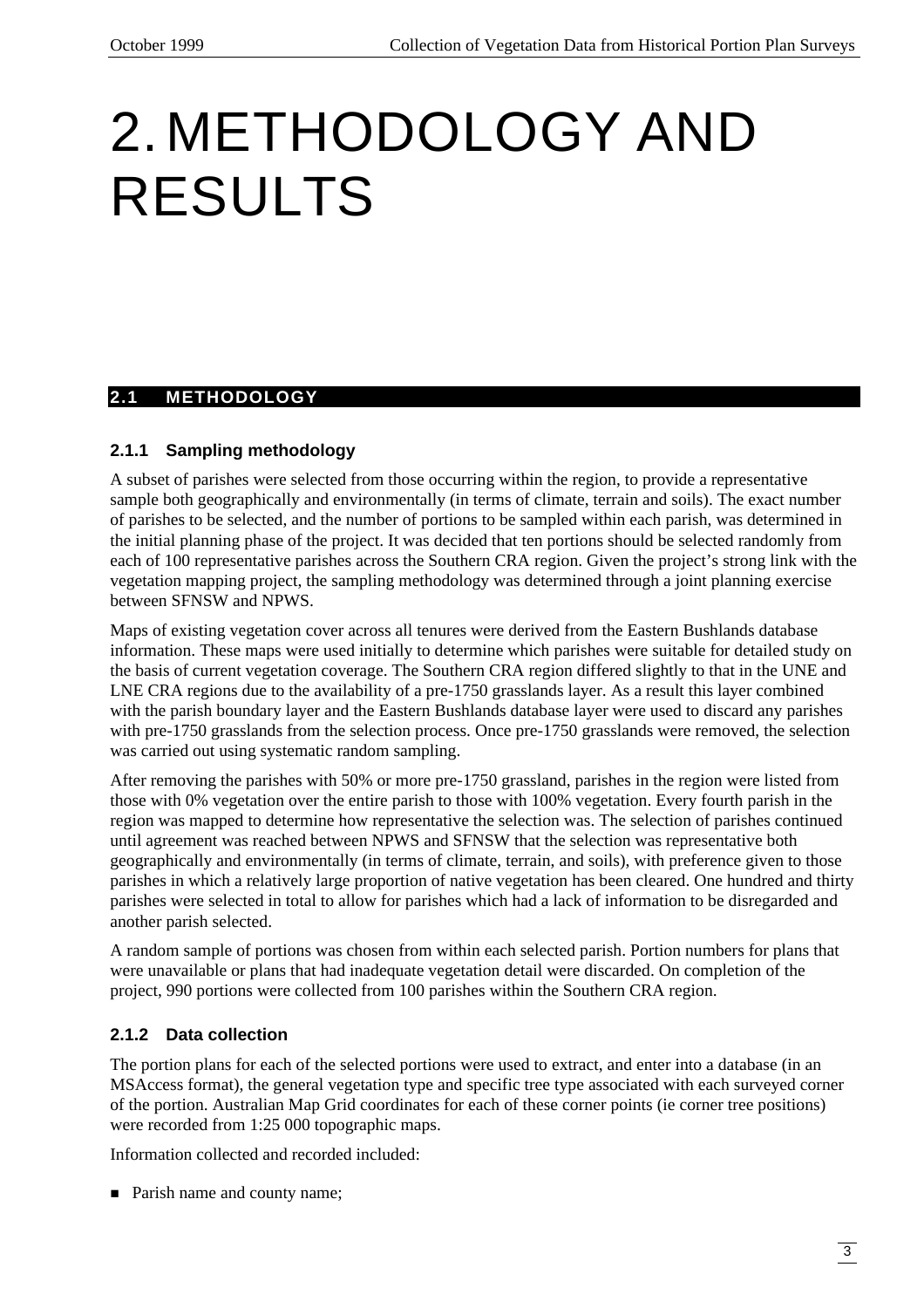- Portion number:
- n Map sheet name/number for each corner (more than one topographic map sheet may cover a single portion);
- Map grid references (easting and northing) for each corner;
- n The general vegetation type (for example brush, open forest, swamp) occurring at each portion corner. Such information is often not recorded on the portion plan, or cannot be ascertained for all corners. Other relevant information appearing on the portion plan is also recorded under this heading (e.g. ridge, hilly country, flat land);
- Tree type used to mark each corner (or note the absence of a tree if the corner is marked by a stake or post, as this may indicate naturally treeless areas or areas of sparse tree coverage);
- Plan number for each portion; and
- The date of survey of each portion (or the estimated date of survey if the actual date is not recorded on the plan).

This procedure was followed until ten randomly selected portions had been described for each parish.

#### **2.2 RESULTS**

The results of this project were entered into an MSAccess database for the Southern CRA region. This data was supplied electronically to NPWS for use in the vegetation mapping project and to the Resource and Conservation Assessment Division (RACD).

For the Southern CRA Region, data was collected from 990 portions within 100 parishes. The 100 parishes sampled are listed below in Table 2a and shown in Figure 2a. Table 2a lists the corresponding parish identification number (refer Figure 2a), percentage of vegetation, and the County name for each parish. A number of parishes did not have sufficient information available to record information for 10 portion per parish. These parishes are identified in Table 2a.

The data was delivered to NPWS within the project timelines.

| Southern selected parishes |                    |                 |                |  |  |  |
|----------------------------|--------------------|-----------------|----------------|--|--|--|
| <b>County</b>              | Parish             | % Veg *         | No.            |  |  |  |
| Argyle                     | <b>Breadalbane</b> |                 |                |  |  |  |
| Argyle                     | Collector          | 19              | 2              |  |  |  |
| Argyle                     | Kerrawary          | 55              | $\overline{3}$ |  |  |  |
| Argyle                     | Oallen             | 68              | 4              |  |  |  |
| Argyle                     | Quialigo           | $\overline{24}$ | 5              |  |  |  |
| Argyle                     | Strathaird         | 36              | 6              |  |  |  |
| Argyle                     | Terranna           | 19              | 7              |  |  |  |
| Beresford                  | Binjura            | $\overline{36}$ | 8              |  |  |  |
| Beresford                  | <b>Bransby</b>     | 15              | 9              |  |  |  |
| Beresford                  | <b>Bredbo</b>      | 62              | 10             |  |  |  |
| Beresford                  | Callaghan**        | $\overline{38}$ | 11             |  |  |  |
| Beresford                  | Clifford           | 72              | 12             |  |  |  |
| Beresford                  | Colinton           | 54              | 13             |  |  |  |
| Beresford                  | <b>Flinders</b>    | 63              | 14             |  |  |  |
| Beresford                  | Undoo              | 57              | 15             |  |  |  |
| <b>Buccleuch</b>           | Childowla          | 63              | 16             |  |  |  |
| <b>Buccleuch</b>           | Mundongo           | 13              | 17             |  |  |  |
| <b>Buccleuch</b>           | Wyangle            | 64              | 18             |  |  |  |
| Camden                     | Sutton Forest      | 15              | 19             |  |  |  |
| Cowley                     | Umburra            | 29              | 20             |  |  |  |

#### **TABLE2a: List of Parishes Sampled in Southern CRA Region**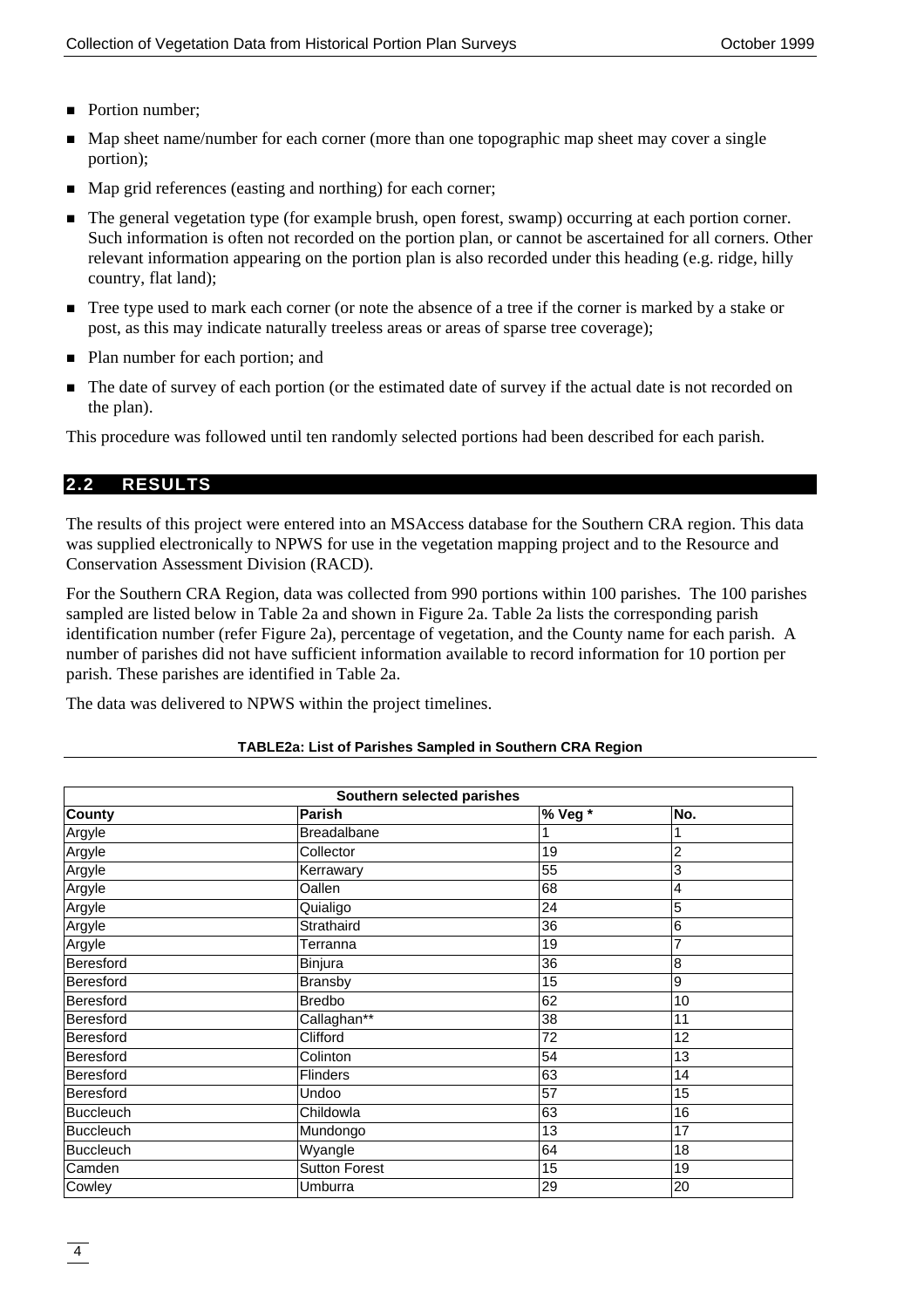|                   | Southern selected parishes |                 |                 |
|-------------------|----------------------------|-----------------|-----------------|
| <b>County</b>     | Parish                     | % Veg*          | No.             |
| Dampier           | Guinea                     | 59              | 21              |
| Dampier           | Wyanbene                   | 73              | 22              |
| Georgiana         | Belmore                    | $\overline{21}$ | 23              |
| Georgiana         | Bubalahla                  | $\overline{53}$ | 24              |
| Georgiana         | Garrynian                  | 50              | 25              |
| Georgiana         | Gillindich                 | $\overline{57}$ | 26              |
| Georgiana         | Mulgowrie                  | 25              | $\overline{27}$ |
| Georgiana         | Sherwood                   | 24              | 28              |
| Goulburn          | Carabobala                 | 0               | 29              |
| Goulburn          | Coppabella                 | 52              | 30              |
| Goulburn          | Cumboroona                 | 5               | 31              |
| Goulburn          | <b>Forest Creek</b>        | 3               | $\overline{32}$ |
| Goulburn          | Murray                     | $\overline{22}$ | 33              |
| Goulburn          | Narra Narra Wa             | $\overline{37}$ | 34              |
| Goulburn          | Wagra                      | $\overline{32}$ | 35              |
| Goulburn          | Yarra Yarra                | $\overline{12}$ | 36              |
| Harden            | Mylora                     | 5               | 37              |
|                   | Woolgarlo                  | 19              |                 |
| Harden            |                            |                 | 38              |
| King              | <b>Biala</b>               | 28              | 39              |
| King              | Cullarin                   | 7               | 40              |
| King              | Derringullen               | 6               | 41              |
| King              | Grabben Gullen             | 14              | 42              |
| King              | Jerrawa                    | 20              | 43              |
| Mitchell          | Pulletop                   | $\overline{11}$ | 44              |
| Murray            | <b>Burra</b>               | 20              | 45              |
| Murray            | <b>Fairy Meadow</b>        | $\overline{27}$ | 46              |
| Murray            | Gundaroo                   | 40              | $\overline{47}$ |
| Murray            | Nanima                     | 2               | 48              |
| Murray            | Ollalulla                  | $\overline{47}$ | 49              |
| Murray            | Wallaroo                   | 9               | 50              |
| Murray            | Wamboin                    | $\overline{13}$ | 51              |
| Murray            | Warroo                     | 8               | $\overline{52}$ |
| Selwyn            | Glenken                    | 30              | 53              |
| Selwyn            | Indi                       | 49              | $\overline{54}$ |
| Selwyn            | Maragle                    | 52              | 55              |
| Selwyn            | Munderoo                   | 32              | 56              |
| Selwyn            | Tooma                      | $\overline{12}$ | $\overline{57}$ |
| Selwyn            | Yellowin                   | $\overline{75}$ | 58              |
| <b>St Vincent</b> | Bettowynd                  | 61              | 59              |
| <b>St Vincent</b> | Boyle**                    | 17              | 60              |
| <b>St Vincent</b> | <b>Braidwood</b>           | $\bf{8}$        | 61              |
| <b>St Vincent</b> | Conjola                    | 62              | 62              |
| <b>St Vincent</b> | Durran Durra               | $\overline{34}$ | 63              |
| <b>St Vincent</b> | Jerricknorra               | 67              | 64              |
| <b>St Vincent</b> | Mongarlowe                 | $\overline{45}$ | 65              |
| <b>St Vincent</b> |                            | 14              | 66              |
| <b>St Vincent</b> | Percy<br>St George**       | $\overline{71}$ | 67              |
|                   |                            | $\overline{74}$ |                 |
| <b>St Vincent</b> | Tallaganda                 |                 | 68              |
| <b>St Vincent</b> | Tomerong                   | $\overline{76}$ | 69              |
| <b>St Vincent</b> | Wog Wog                    | $\overline{70}$ | 70              |
| <b>St Vincent</b> | Wollumboola                |                 | $\overline{71}$ |
| <b>St Vincent</b> | Woodburn                   | 78              | $\overline{72}$ |
| Wallace           | Addicumbene**              | 79              | $\overline{73}$ |
| Wallace           | Beloka                     | $\overline{25}$ | $\overline{74}$ |
| Wallace           | Caddigat                   | $\mathbf{1}$    | $\overline{75}$ |
| Wallace           | Clyde                      | $\overline{23}$ | $\overline{76}$ |
| Wallace           | Coonhoonbula               | $6\overline{6}$ | $\overline{77}$ |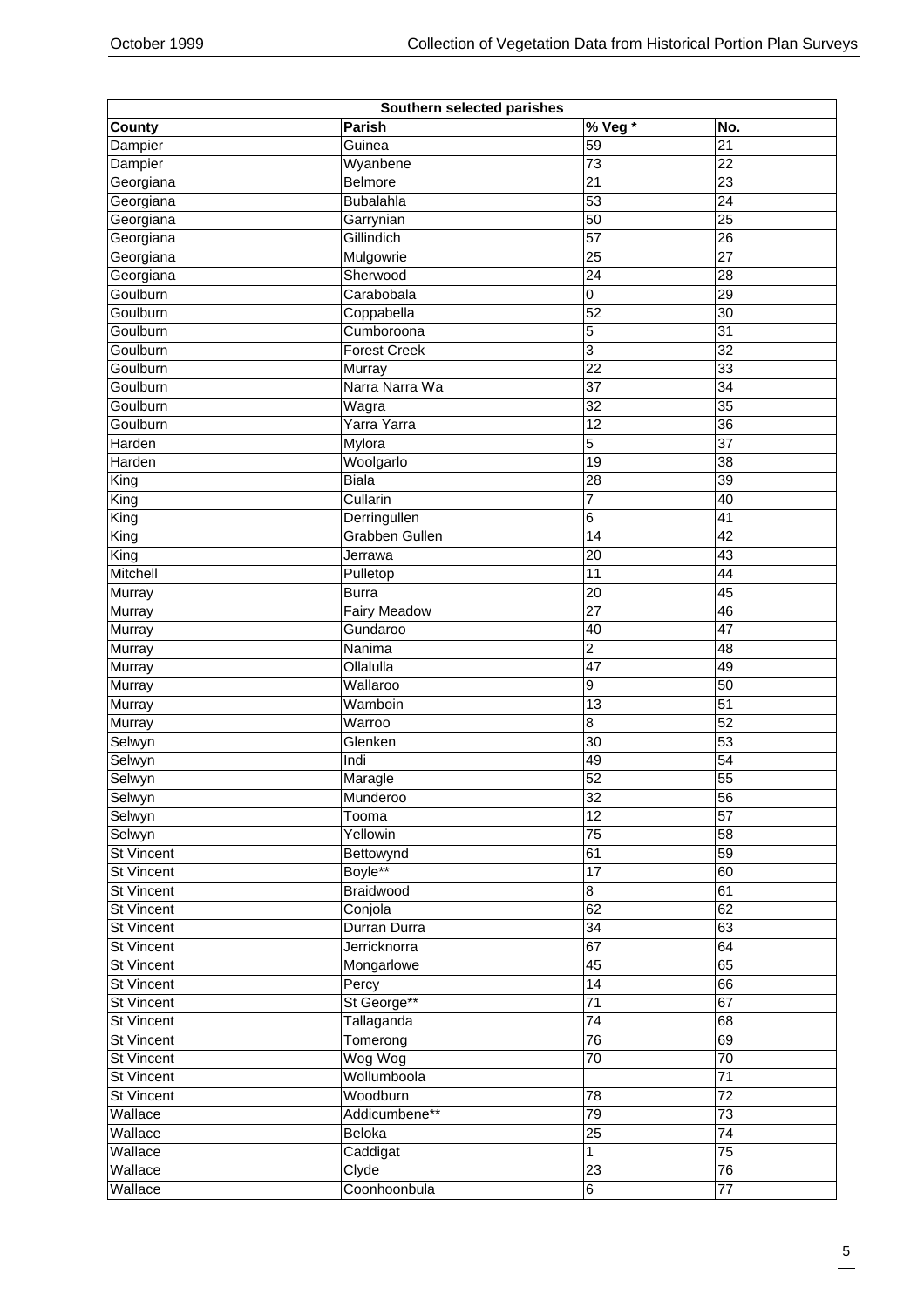| Southern selected parishes |                  |                 |     |  |  |  |
|----------------------------|------------------|-----------------|-----|--|--|--|
| <b>County</b>              | Parish           | % Veg *         | No. |  |  |  |
| Wallace                    | Gungarlin        | 66              | 78  |  |  |  |
| Wallace                    | Gygederick       | 18              | 79  |  |  |  |
| Wallace                    | Middlingbank     | 39              | 80  |  |  |  |
| Wallace                    | Numbla           | 15              | 81  |  |  |  |
| Wallace                    | Nungar           | $\overline{77}$ | 82  |  |  |  |
| Wallace                    | Wambrook         | 43              | 83  |  |  |  |
| Wallace                    | Wilson           | 35              | 84  |  |  |  |
| Wellesley                  | Cambalong        | 70              | 85  |  |  |  |
| Wellesley                  | Corrowong        | 38              | 86  |  |  |  |
| Wellesley                  | Quidong          | 58              | 87  |  |  |  |
| Westmoreland               | Adderley**       | 31              | 88  |  |  |  |
| Westmoreland               | Alfred           | $\overline{74}$ | 89  |  |  |  |
| Westmoreland               | <b>Bulgarres</b> | 31              | 90  |  |  |  |
| Westmoreland               | Drogheda         | 53              | 91  |  |  |  |
| Westmoreland               | Langdale         | 5               | 92  |  |  |  |
| Westmoreland               | Oldbuck          | 55              | 93  |  |  |  |
| Wynyard                    | <b>Bulalgee</b>  | 42              | 94  |  |  |  |
| Wynyard                    | Califat          | 24              | 95  |  |  |  |
| Wynyard                    | Courabyra        | 41              | 96  |  |  |  |
| Wynyard                    | Gilmore          | 27              | 97  |  |  |  |
| Wynyard                    | Goldspink        | 29              | 98  |  |  |  |
| Wynyard                    | Murraguldrie     | 44              | 99  |  |  |  |
| Wynyard                    | Nacki Nacki      | 62              | 100 |  |  |  |

Note: \* % Veg. Indicates the percentage of vegetation currently within the parish.

\*\* These parishes have been included but do not have ten portions per parish. The Parish of Adderley in the County of Westmoreland and the Parish of Callahan in the County of Beresford only had 9 portions collected. The Parishes of Boyle and St George in the County of St Vincent only had 8 portions collected. The Parish of Addicumbene in the County of Wallace only had 6 portion collected.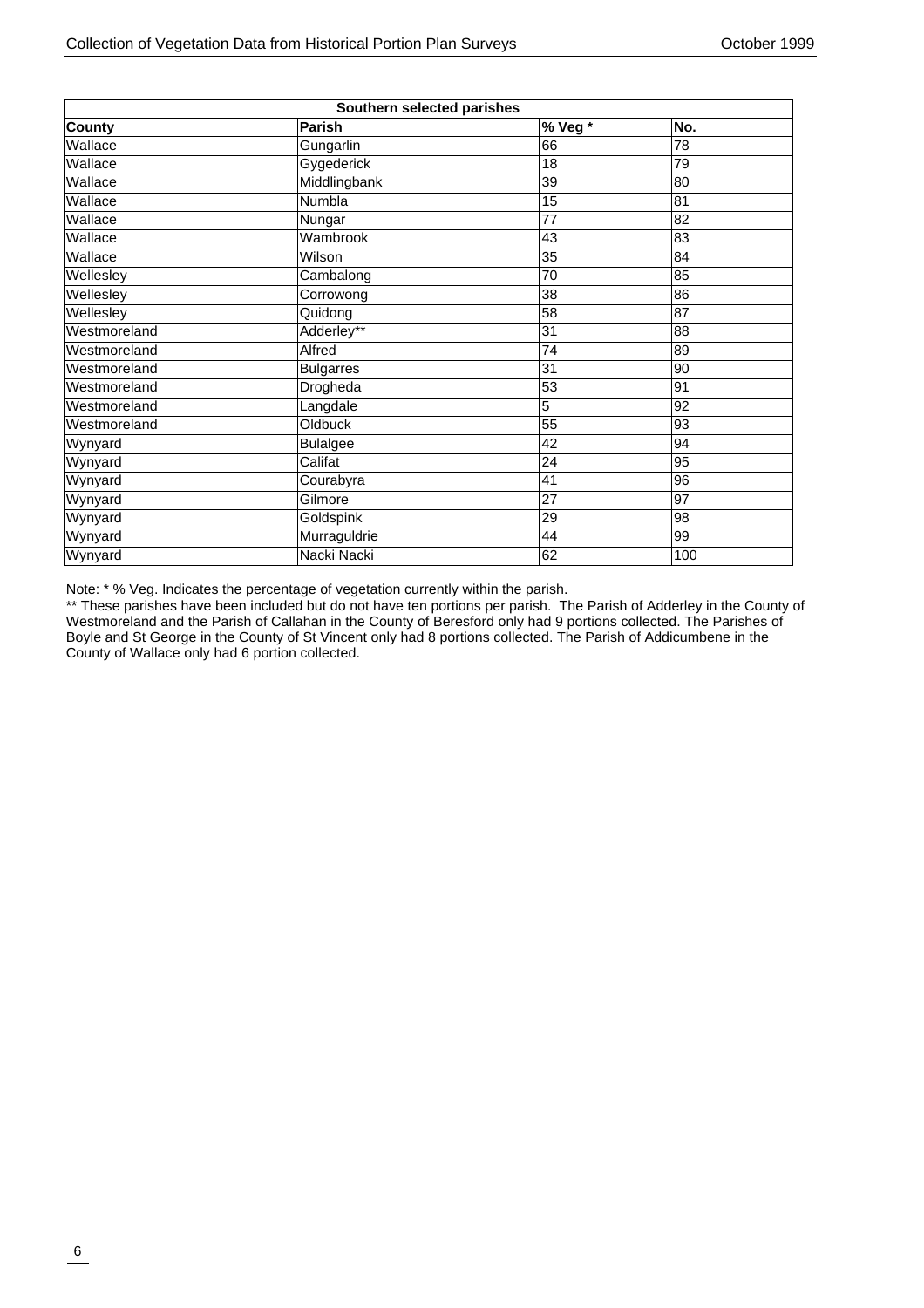# 3.LIMITATIONS

#### **3.1 LIMITATIONS**

The plans used for this study were prepared over a period of about 140 years (from the 1830s until the 1970s), and by numerous different surveyors, working in varying vegetation types. The terminology and graphical symbols used to describe and indicate the vegetation varied from surveyor to surveyor and from plan to plan. Some of the limitations of using such a non-uniform set of records to reconstruct pre-settlement vegetation patterns have been described in Ryan and Stubbs (1996).

Some particular aspects of the methodology as applicable to the present study are described hereunder.

#### **3.1.1 Map grid references for corners**

Map grid references are given for each corner to the nearest 50 metres (2mm at a map scale 1:25,000). This is considered to be the best result obtainable given the inherent level of accuracy of the topographic maps, and the slight misalignment of the topographic base and the cadastral layer.

#### **3.1.2 Tree type**

The corner tree descriptions used by surveyors range from the highly specific (e.g. spotted gum) to the very general (e.g. 'brush', for rainforest species, or even simply 'tree' or 'sapling'). In the former case, these descriptions can readily be translated into botanical names (e.g. *Corymbia maculata*). Less specific descriptions (e.g. stringybark, gum, ash, apple) may refer to more than one, perhaps several different species. Other descriptions (e.g. peppermint) may be impossible to interpret, or may only be interpreted sensibly with the aid of good local botanical knowledge.

#### **3.1.3 Vegetation type**

Descriptions of vegetation type (and of topographical information) within a portion vary from the highly detailed to the non-existent. Portions were not excluded from the sample because of the absence of such information if corner tree details were provided. In most cases, however, such information was provided by the surveyor and this is a valuable aid in the interpretation of the corner tree details, as well as providing good descriptions of the vegetation cover across the portion.

Vegetation descriptions are of two main types: first, they are notations or stylistic indications of particular vegetation units within the portion (brush land and swamp is generally clearly demarcated and distinguished from open forest, for example); secondly, they are general comments which apply to the vegetation across the whole portion (used more often on more recent plans).

In addition to vegetation information, information about landform provided by the surveyor has often been recorded where it is believed that this may be useful in interpreting the vegetation cover.